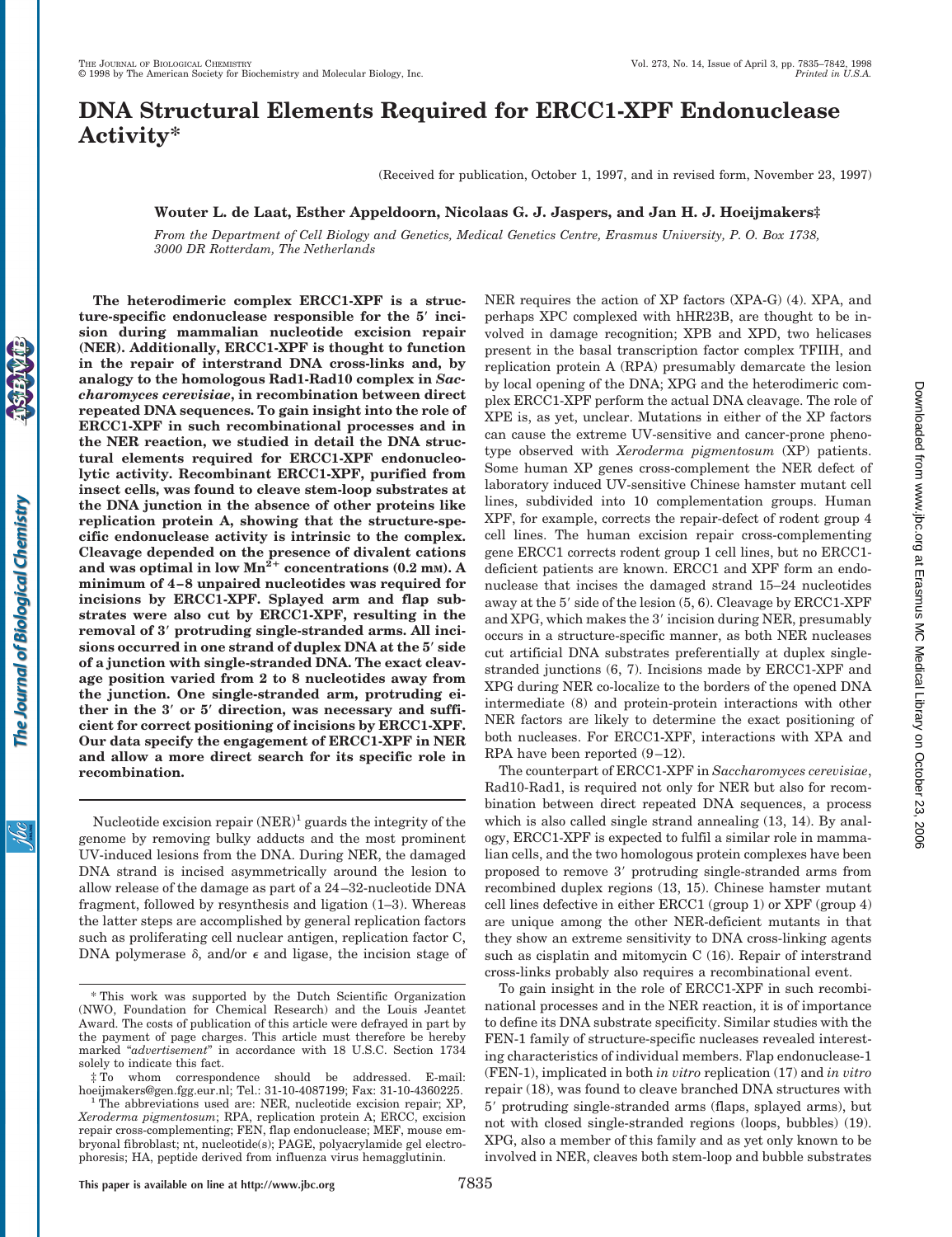The Journal of Biological Chemistry

<u>isi</u>

as well as flaps and splayed arms (7, 8). Similar results were obtained with the *S. cerevisiae* homolog of XPG, Rad2, and all three members of this nuclease family cleaved DNA with similar polarity, *i.e.* in one strand of duplex DNA at the 3' side of the junction with single-stranded DNA (20, 21). The differences in substrate specificity between XPG and Rad2 on the one hand and FEN-1 on the other, may point at their different roles in the cell. The well defined structural DNA requirements of FEN-1 have been the key to the recent disclosure of its role *in vitro* in a base excision repair subpathway (18). ERCC1-XPF, and its yeast homolog Rad1-Rad10, are not part of a larger family of structure-specific nucleases. Rad1-Rad10 was previously shown to cleave flaps, splayed arms, stem-loops, and bubbles at the  $5'$  side of duplex single-stranded junctions  $(22)$ . Intriguingly, the sole domain shared between ERCC1 and FEN-1 nucleases, a presumed helix-hairpin-helix motif present twice at the C terminus of ERCC1, is lacking in Rad10 (23, 24). This double motif, in total approximately 50 residues long, is assumed to be involved in non-sequence specific DNA binding (25) and might endow ERCC1-XPF with additional properties or altered substrate specificity compared with Rad1-Rad10.

Here we report a detailed analysis of the DNA structural elements required for ERCC1-XPF cleavage. We found that ERCC1-XPF needs at least 4–8 unpaired nucleotides to cleave stem-loop substrates. Single-stranded arms protruding in the  $3'$  direction were efficiently removed by ERCC1-XPF from splayed arm and flap substrates. Incisions occurred in duplex DNA at the 5' side of a junction with single-stranded DNA. Both 3' and 5' protruding arms could be used by ERCC1-XPF for correctly positioning its nuclease activity. These data provide a framework to envisage ERCC1-XPF activity in repair as well as in recombinational pathways.

### EXPERIMENTAL PROCEDURES

*Construction of Recombinant Baculoviruses—*The construction of a cDNA encoding ERCC1 with a C-terminal 6xHis-tag was described previously (6). The 3' end (*NcoI-BamHI*) of this cDNA was used to replace the 3' end (*NcoI-BamHI*) of wild-type ERCC1 cDNA in the vector pET3C-ERCC1 which contains a unique *Nde*I site at the translation initiation site. This *Nde*I site and a *Cla*I site were used to isolate ERCC1His cDNA, recessive ends were filled in by Klenow fragment, and the cDNA was cloned into the blunt-ended *Bam*HI site of the donor plasmid pFastBacI (BAC-TO-BAC Baculovirus Expression System, Life Technologies, Inc.), resulting in pFastBacI-ERCC1His. To introduce a 6xHis-HA epitope encoding DNA sequence at the 3' end of XPF cDNA, first a (blunt) in-frame *NruI* site was introduced at the 3' end of the XPF coding region by means of polymerase chain reaction using the antisense primer 5'-CGATCGATTCGGAAGCGCTGCCTCCCTTTTTCCC-TTTTCCTTTTGAT-3'. Two primers (1, HIS-HA sense: 5'-CACCACCA-TCACCATCACGGAGGCAGCGCTTACCCATAGATGTTCCAGATTAC-GCTAGCTGAATCGATG-3'; and 2. HIS-HA antisense: 5'-GATCCATC-GATTCAGCTAGCGTAATCTGGAACATCGTATGGGTAAGCGCTGC-CTCCGTGATGGTGATGGTGGTG-3') were annealed and cloned into the *Nru*I site, resulting in construct pBL-XPFHisHA. This construct was sequenced to exclude the presence of cloning and polymerase chain reaction mistakes. An *Nco*I (present on translation initiation site)-*Cla*I digest (both blunt-ended by Klenow fragment) released the XPF-HisHA cDNA, which was cloned into the *Bam*HI site (also made blunt by Klenow fragment) of the donor plasmid pFastBacI (Life Technologies, Inc.), resulting in construct pFastBacI-XPFHisHA. pFastBacI-ERCC1His and pFastBacI-XPFHisHA plasmids were transfected separately into competent DH10Bac cells to allow site-specific transposition with the Bacmid bMON14272. The recombinant Bacmids (rBac-ERCC1His and rBac-XPFHisHA) were isolated and transfected into Sf21 cells, which resulted in the production of recombinant viruses, designated virBac-ERCC1His and virBacXPFHisHA, respectively.

*Baculovirus Infection and Extract Preparation from the Infected Cells—*Virus amplification was performed as described (instruction manual BAC-TO-BAC system, Life Technologies, Inc.). For production of the proteins, seven 175-cm2 dishes with monolayers of Sf21 cells were co-infected with virBac-ERCC1His and virBacXPFHisHA, at a multiplicity of infection of 5–10. Two days post-infection, cells were collected by low-speed centrifugation and washed twice with ice-cold phosphatebuffered saline. Cell pellets were fractionated as described before (26). Briefly, pellets were lysed in 8 times packed cell volume of NP-lysis buffer (25 mM Tris, pH 8, 1 mM EDTA, 10% glycerol, 1% Nonidet P-40,  $1 \text{ mm}$  EDTA, 1 mm phenylmethylsulfonyl fluoride,  $1 \mu$ g/ml aprotinin,  $1 \mu$  $\mu$ g/mg leupeptin, and 1  $\mu$ g/ml antipain), incubated on ice for 30 min, and centrifuged at  $800 \times g$  for 10 min. The resulting supernatant (S1), containing most of the ERCC1-XPF complex, was used for further purification.

*Purification of Recombinant ERCC1-XPF Complex—*Prior to loading, NaCl concentration of S1 protein extracts was adjusted to 0.15 M. Protein extracts were applied to a phosphocellulose column (1 ml of beads per 7 mg of protein, Whatman P-11), equilibrated in buffer A (20  $mm$  HEPES-KOH, pH 7.8, 2 mm  $MgCl<sub>2</sub>$ , 10% glycerol, 1 mm phenylmethylsulfonyl fluoride, 5 mM  $\beta$ -mercaptoethanol, 0.02% Nonidet P-40) containing 0.15 M KCl. Bound proteins were eluted in buffer A containing 0.6 M KCl. After co-incubation of this fraction overnight at 4 °C with  $Ni<sup>2+</sup>-NTA-agarose$  (Qiagen; 1 ml/5 mg of protein) in the presence of 1 mM imidazole, the protein-beads slurry was packed in a column, which was then washed with buffer A containing 20 mM imidazole (0.6 M KCl) and buffer A containing 40 mM imidazole (0.1 M KCl). ERCC1 and XPF were eluted in buffer A containing 200 mM imidazole and 0.1 mM KCl. Insulin (0.1 mg/ml) was added and this fraction was dialyzed twice for 1 h against buffer B (20 mM HEPES-KOH, pH 7.8, 10% glycerol, 2 mM dithiothreitol, 0.02% Nonidet P-40, 50 mm KCl, 1 mm EDTA, 2 mm MgCl<sub>2</sub>). Typically, 50–100  $\mu$ g (20 ng/ $\mu$ l) of purified complex was obtained from 15 mg of S1 protein extract.

To analyze complex formation between ERCC1 and XPF, 200  $\mu l$  of the purified fraction was applied onto a 4.2-ml 15–35% glycerol gradient in buffer B. The gradients were centrifuged for 20 h at  $300,000 \times g$  and  $160-\mu l$  fractions were collected.

*In Vitro and in Vivo Repair Correction Assays—*To test repair-correcting activity *in vitro*, 60 ng of purified ERCC1-XPF complex was added to Manley-type cell extracts derived from the indicated mutant cell lines; the protein mixture was incubated with an undamaged and a *N*-acetoxy-2-acetylaminofluorene-damaged plasmid in the presence of  $32P$ -labeled deoxynucleotides. Specific  $32P$  incorporation into the damaged plasmid was used as a measure for DNA repair synthesis (for details, see Wood *et al*., Ref. 27). *In vivo* repair activity was determined by micro-injection of purified ERCC1-XPF into the cytoplasm of XPF homopolykaryons (XP126LO fibroblasts) or into the cytoplasm of mouse embryonal fibroblasts (MEFs) derived from ERCC1-deficient mice (28). Repair activity was analyzed after  $4 h$  by UV-induced  $(15 J/m<sup>2</sup>)$  incorporation of [<sup>3</sup>H]thymidine and autoradiography as described (29). The number of grains above the nuclei is a measure of unscheduled DNA synthesis and reflects the cellular repair capacity.

*Nuclease Assays—*DNA oligonucleotides were purified by denaturing PAGE and 100-150 ng of DNA substrate was <sup>32</sup>P-labeled using polynucleotide kinase or Klenow fragment, followed by phenol extraction in 100  $\mu$ l and Sepharose G-50 column centrifugation. To allow self-annealing, oligonucleotides were heated for 3 min at 95 °C and put on ice. Labeled substrates were kept at 4 °C. For the construction of flap substrates, one of the oligonucleotides was labeled, a 2-fold molar excess of the unlabeled complementary oligonucleotides was added, and the mixture was heated at 95 °C for 5 min, followed by stepwise cooling to allow annealing (30 min at 60 °C, 30 min at 37 °C, 30 min at 25 °C, and 30 min on ice).

Nuclease reactions (15  $\mu$ l) were carried out in optimized nuclease buffer (50 mm Tris, pH 8.0, 0.2 mm  $MnCl<sub>2</sub>$ , 0.1 mg/ml bovine serum albumin, and 0.5 mM  $\beta$ -mercaptoethanol), containing 100 fmol of substrate DNA and 100 fmol of recombinant ERCC1-XPF complex. Reactions were incubated for 90 min at 28 °C and either stopped by adding 15  $\mu$ l of 90% formamide, heated at 95 °C, and loaded onto 10–20% denaturing polyacrylamide gels, or 5% glycerol was added and samples were immediately loaded onto 15–20% non-denaturing polacrylamide gels. Reaction products were visualized by autoradiography or PhosphorImager.

#### RESULTS

*Characterization of Purified Recombinant ERCC1-XPF—*To reconstitute recombinant ERCC1-XPF protein complex, Sf21 insect cells were co-infected with ERCC1- and XPF-containing baculovirus expression constructs. Both ERCC1 and XPF cDNAs encoded C-terminal affinity tags, a 6xHis-tag and a 6xHis-HA-epitope double-tag, respectively, to facilitate purification of proteins. Neither of these tags interfered with the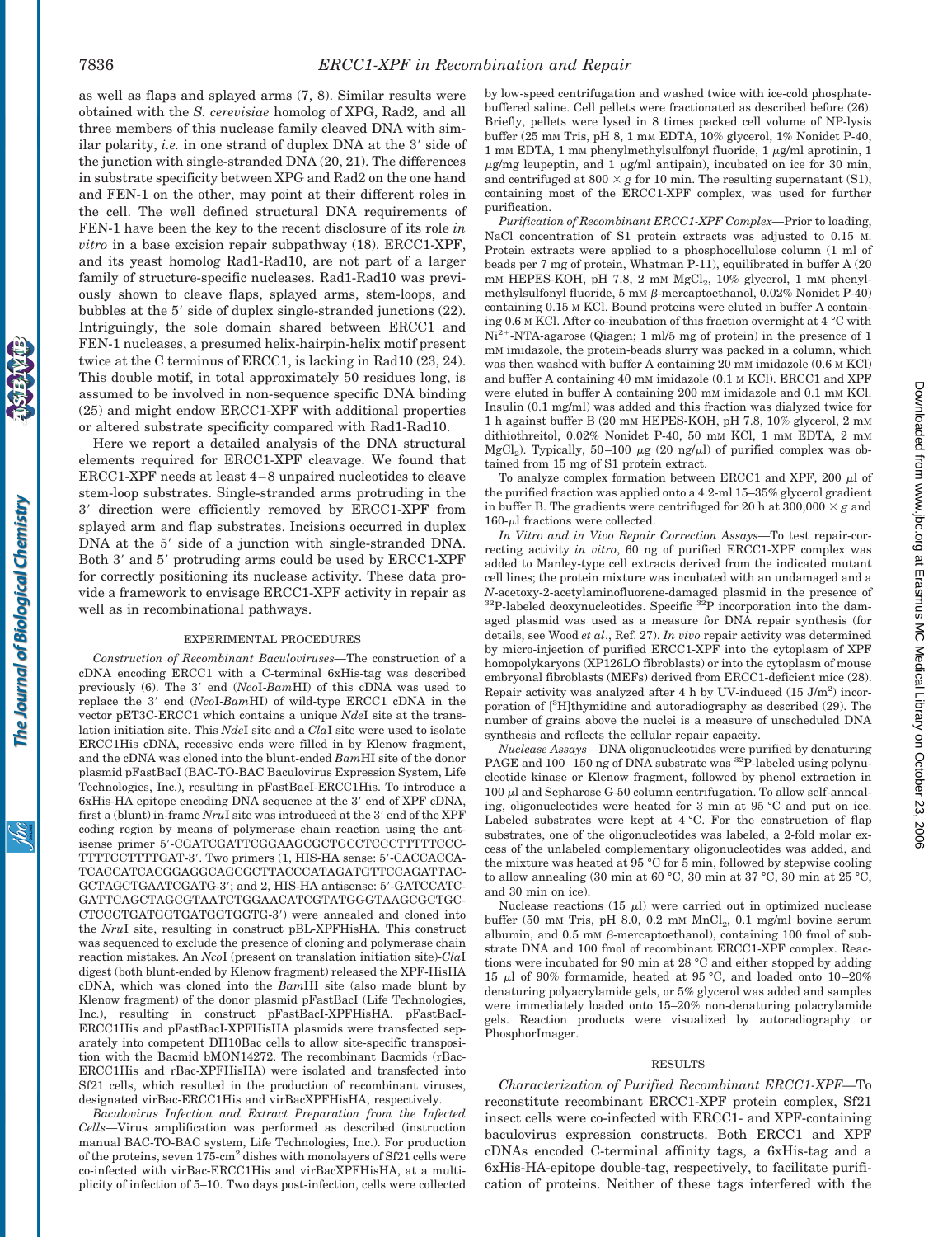

FIG. 1. **Characterization of purified recombinant ERCC1-XPF.** *A*, silver-stained protein profile of the top fraction from glycerol gradient. *B*, immunoblot analysis of same fraction, using anti-ERCC1 and anti-XPF antibodies. *C, in vitro* repair synthesis assay. *Upper panels* show ethidium bromide-stained DNA, *lower panels* show autoradiogram of same agarose gel. *43–3B*, Chinese hamster group 1 cell line; *UV41*, group 4 cell line; *UVS1*, group 4 cell line (former group 11); other cell lines originate from XP patients. *G* and *1* indicate that an XPG- and an ERCC1-deficient cell extract was used for complementation, respectively. Below each lane is indicated the amount of complementation obtained with purified ERCC1-XPF protein relative to that obtained with a complementing cell extract. *Numbers* were obtained by quantitation of specific incorporation of radiolabel into the *N*-acetoxy-2-acetylaminofluorene-damaged plasmid (*i.e.* incorporation in damaged minus undamaged plasmid), taking into account the amount of DNA present in each lane. Note that purified ERCC1-XPF complex is able to complement 43–3B and UVS1 cell extracts, as reflected by the increased levels of incorporation into damaged DNA. *D-F, in vivo* repair synthesis assay. *D*, XPF fibroblasts (*arrow* indicates injected multikaryon). *E*, uninjected; and *F*, injected ERCC1 MEFs. Nuclei were micro-injected with purified ERCC1-XPF. Number of grains *above* the nuclei, used as a measure for repair capacity, was increased 5–10 times both in XPF<sup>-</sup> primary fibroblasts and in ERCC1<sup>-</sup> MEFs upon injection of purified ERCC1-XPF.

function of the proteins *in vivo*, as micro-injection of XPF- (6xHis-HA) cDNA into the nucleus of XPF-deficient human fibroblasts and transfection of ERCC1-(6xHis) cDNA into ERCC1-deficient Chinese hamster cells fully corrected the repair defects of these mutant cell types (data not shown). A three-step purification protocol, which included phosphocellulose, nickel affinity chromatography, and a glycerol gradient, resulted in highly purified fractions containing 2 major proteins on silver stain with apparent molecular weight of approximately 40,000 and 115,000 (Fig. 1*A*). Immunoblot analysis with polyclonal antibodies confirmed these proteins to be ERCC1 and XPF (Fig. 1*B*). On the glycerol gradient the majority of ERCC1 and XPF was found to co-migrate, which demonstrated that the proteins reconstitute a stable ERCC1-XPF protein complex in insect cells. As only little further purification was obtained with this gradient and no significant differences were detected between the enzymatic activities of Nipurified *versus* glycerol gradient-purified protein fractions, most experiments were performed with Ni-purified proteins. During the progress of this work also, recombinant ERCC1- XPF was purified from *Escherichia coli*, which was used to confirm that the activities described below were intrinsic to the ERCC1-XPF complex (data not shown).

The activity of recombinant ERCC1-XPF was tested in *in vitro* and *in vivo* repair assays. *In vitro*, ERCC1-XPF was found to correct the repair-deficient phenotype of cell extracts from human XP-F and Chinese hamster complementation groups 1 and 4, but not from XP-G (Fig. 1*C*). Correction was also found with an extract from the Chinese hamster mutant cell line UVS1, formerly known as the sole representative of complementation group 11, but recently shown to be functionally deficient in XPF as well (6). To test the activity of recombinant ERCC1-XPF *in vivo*, purified complex was micro-injected into primary fibroblasts derived from an XP-F patient. The injected cells showed a significant increase of unscheduled DNA synthesis after UV treatment, indicative for restored NER capacity (Fig. 1*D*). Chinese hamster cells are not very suitable for microinjection for technical reasons, but the establishment of MEFs from a repair-deficient  $ERCC1^-$  mouse (28) enabled us to analyze protein fractions for ERCC1-correcting activity *in vivo*.

Micro-injection of purified ERCC1-XPF in these cells resulted in a significant increase in repair activity as well (Fig. 1*D*). These data demonstrate that the purified recombinant ERCC1- XPF complex effectively supports NER both *in vitro* and *in vivo*.

*Recombinant ERCC1-XPF Incises DNA at Duplex Single Strand Junctions—*Previously, we have shown that a Histagged ERCC1-XPF complex purified from Chinese hamster ovary cells efficiently incises artificial DNA substrates containing a duplex single-stranded DNA junction (6). The observed ERCC1-XPF endonuclease activity was structure-specific and independent of other proteins like RPA. To test nuclease activity of our recombinant ERCC1-XPF, similar assays with such stem-loop substrates were performed. Rather than random DNA sequences, our artificial substrates exclusively contained thymine residues in the single-stranded regions to minimize formation of secondary DNA structures. Two major incisions were detected when recombinant ERCC1-XPF was applied to these substrates, being in one strand of the duplex region, two and three nucleotides  $(nt)$  away at the  $5'$  side of the junction (Fig. 2, *A* and *B*). This cleavage pattern was identical to that observed with endogenous ERCC1-XPF purified from Chinese hamster ovary cells (6).

To define optimal conditions for the nuclease activity we analyzed scissions at various concentrations of divalent metal ions. As also observed with the Chinese hamster ovary ERCC1- XPF complex, incision activity was absolutely dependent on the presence of divalent cations, as addition of EDTA completely blocked incisions (Fig. 2*C, lane 4*). Both  $Mg^{2+}$  and  $Mn^{2+}$  stimulated the endonuclease activity and, surprisingly,  $Mn^{2+}$  appeared to stimulate much better than  $Mg^{2+}$ . Optimal activity was observed in low concentrations of  $Mn^{2+}$  (0.2 mm) (Fig. 2*C*, *lane 14*) and was approximately 3 times higher than in the most optimal  $Mg^{2+}$  buffer (Fig. 2*C, lane 6*). In contrast, incision activity was inhibited by increasing amounts of  $Ca^{2+}$  (*lanes*  $9-12$ ), showing that  $Ca^{2+}$  cannot substitute for  $Mg^{2+}$  and  $Mn^{2+}$  in these reactions. The reaction products appearing at 0.2 mm  $Mn^{2+}$  were similar to those observed in all  $Mg^{2+}$  buffers tested (Fig. 2*C*), demonstrating that low  $Mn^{2+}$  concentrations were suitable for studying ERCC1-XPF activity. A control re-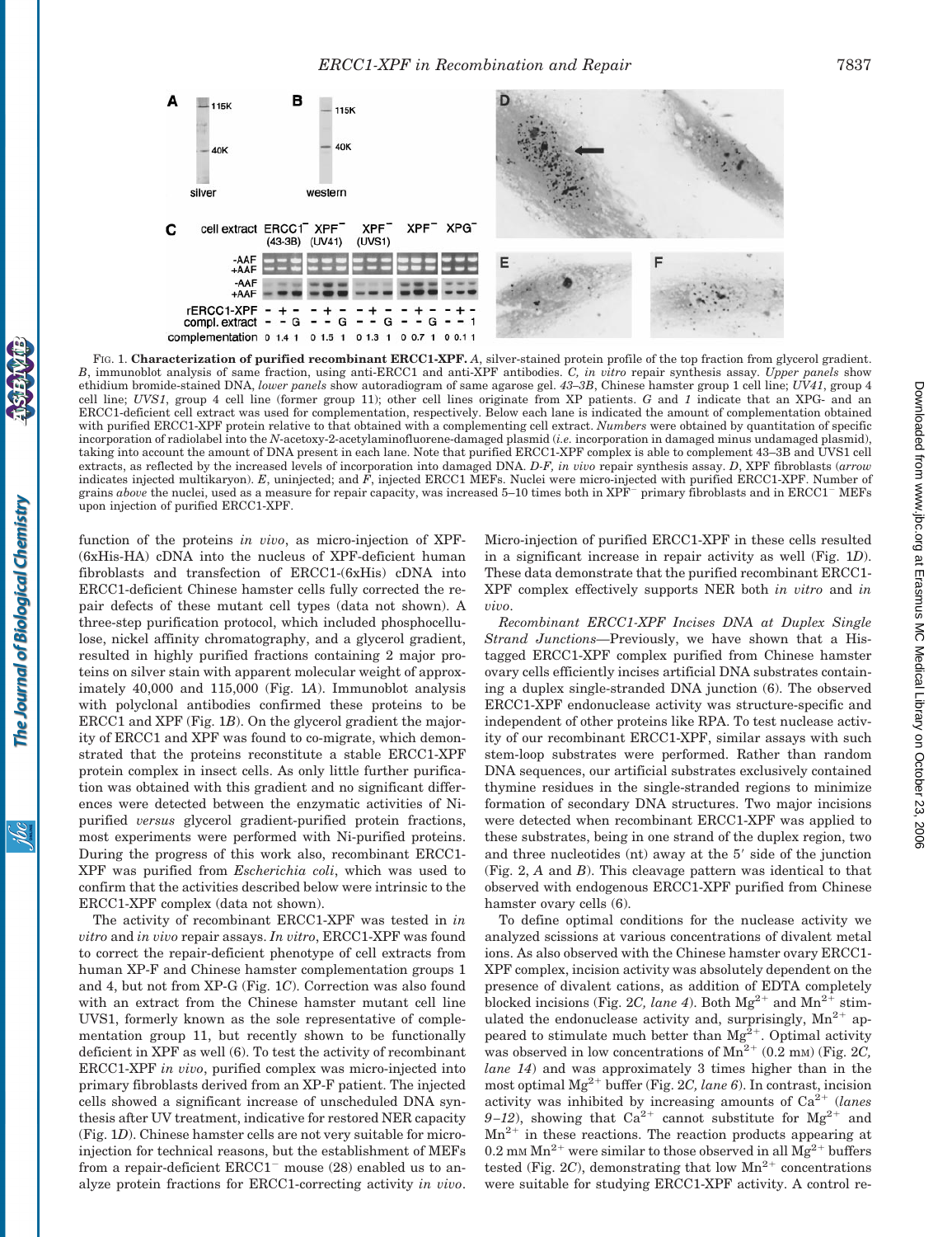FIG. 2. **Recombinant ERCC1-XPF cleaves stem-loop substrate at DNA junction.** *A*, incision assay with stem 12 loop 22. *Lane 1*, no protein added. *Lane 2*, 20 ng of ERCC1-XPF. *Lanes 3* and *4*, Maxam-Gilbert sequence ladders, obtained from stem 21 to loop 4. Note that 5'-labeled Maxam-Gilbert sequence products run approximately 1.5 nt faster than ERCC1-XPF cleavage products. *Asterisks* indicate position of radioactive label in the substrate. *B*, schematic presentation of ERCC1-XPF incisions in stem 12-loop 22 substrate. *C*, divalent cation requirements for ERCC1-XPF cleavage. *Lanes 1–2*, Maxam-Gilbert ladders. *Lane 3*, no protein. *Lanes 4–17*, 20 ng of ERCC1- XPF. *Lane 4*,5mM EDTA. *Lanes 5–8*, 1, 2, 4, and 8 mM MgCl<sub>2</sub>, respectively. *Lanes 9-12*, 1, 2, 4, and 8 mM CaCl<sub>2</sub>. *Lanes*  $13-17$ , 0.1, 0.2, 0.5, 1, and 2 mm  $\text{MnCl}_2$ , *D*, absence of aspecific (single-stranded) DNA degradation in  $0.2$  mm  $Mn^{2+}$ -nuclease buffer. *Lane 1*, 5'-labeled stem-loop substrate, no ERCC1-XPF. Lane 2, 5'-labeled stem-loop substrate with 20 ng of ERCC1-XPF. Lane 3, 3'-labeled stem-loop substrate with 20 ng of ERCC1-XPF.



action in  $0.2$  mm  $MnCl<sub>2</sub>$  without ERCC1-XPF (but with a corresponding amount of ERCC1-XPF dilution buffer B) showed that the DNA substrate is not subject to aspecific degradation under these conditions (Fig. 2*D, lane 1*); furthermore, when the same stem-loop substrate was labeled at the 3' end, ERCC1-XPF cleavage at  $0.2$  mm  $Mn^{2+}$  resulted in a relatively large incision product consisting of the complete single-stranded loop and one strand of the stem, which demonstrated the absence of single-stranded endonucleolytic degradation (Fig. 2*D, lane 3*). In view of these results, all assays described below were performed in a standard buffer containing  $0.2 \text{ mm } \text{MnCl}_2$ .

*Minimal Loop-size Incised by ERCC1-XPF—*Determination of the minimal size of the single-stranded loop in a stem-loop substrate can provide indications about the minimal degree of helix opening required for ERCC1-XPF incision, a relevant parameter for NER. To investigate this, stem-loops with varying loop and stem sizes but with a similar DNA context around the junction were constructed (see Table I). If possible, the total amount of nucleotides was kept the same among these substrates. Incisions were observed on stems with a loop of 12, 18, 22, and 40 nucleotides, whereas a loop of 8 nucleotides only gave minor cleavage products (Fig. 3). All incisions were made at identical positions relative to the junction, 2 and 3 nucleotides away in the stem. Occasional incisions were seen in substrates with a loop size of 4 nucleotides (data not shown), but none were found in a 2-nucleotide loop and a fully paired hairpin structure (see also Fig. 4). This demonstrated that DNA substrates with less than 4–8 unpaired bases become poor DNA substrates for ERCC1-XPF mediated incision. Comparison of equally large stems (12 base pair) with different loop sizes (22 *versus* 40 nt) showed that incision efficiency increased with the size of the single-stranded loop (Fig. 3, *lanes 4* and *5*). We could not determine the minimal duplex size requirements for ERCC1-XPF activity as base pairing will be lost with very small stems, but apparently a 12-base pair stem is still sufficient for ERCC1-XPF mediated cleavage.

*Minimal DNA Structural Elements Required for ERCC1- XPF-mediated Incision—*A role for ERCC1-XPF has been anticipated not only in NER, but also in repair of interstrand cross-links and in single-strand annealing. The DNA intermediates that are recognized and cut by ERCC1-XPF during these events will probably differ from each other but they most likely share the simplest DNA structural motif that can be cleaved by

the complex. Since the exact DNA structural elements required for endonucleolytic activity of ERCC1-XPF are still largely unknown, we decided to dissect the basic stem-loop substrate as listed in Fig. 4*A*.

A partially self-complementary oligonucleotide with two unpaired arms (splayed arm substrate) was incised by ERCC1- XPF only on one side of the duplex near the junction, causing removal of the 3' protruding single-stranded arm. The polarity of this incision corresponded to those observed in stem-loop substrates. Comparison to Maxam-Gilbert ladders revealed that the major incision was made 4 nucleotides away from the DNA junction in the stem region (Fig. 4*B*). To investigate whether ERCC1-XPF required two or just one single-stranded arm for recognition and incision, self-annealing substrates were used having a constant duplex DNA region with either a 39 or 59 protruding single-stranded overhang (Fig. 4*A*). Consistent with the activity of Rad1-Rad10, ERCC1-XPF was found to remove the 3' protruding single-stranded arm by incising this particular DNA strand in the duplex near the junction (Fig. 4*C*). Interestingly, incisions near the DNA junction were also detected in the substrate containing the  $5'$  protruding arm (Fig. 4*D*). In this case, cleavage did not result in removal, but rather extension of the single-stranded portion, as incisions were solely made in the opposite, non-protruding DNA strand. The polarity of cleavage was again consistent with the ERCC1- XPF-mediated incisions observed in stem-loops and splayed arms, being in one strand of duplex DNA at the 5' side of a duplex single-stranded junction. Since we never observed incisions at blunt-ended duplex regions (for example, in the stemloop substrates), we concluded that one single-stranded arm, moving away from the junction in either  $3'$  or  $5'$  direction, is necessary and sufficient for ERCC1-XPF to correctly position its nuclease activity on the DNA.

*ERCC1-XPF Cleaves 3'-Flap Structures*—To envisage its role in the single-strand annealing pathway, ERCC1-XPF has been proposed to remove 3' protruding single-stranded arms from recombined duplex regions (13). To investigate whether ERCC1-XPF is able to cut these so-called flap structures, three (partially) complementary oligos were mixed and annealed (Fig. 5*A*). Analysis on native gels showed that this resulted in a mixture of all possible annealing products. Therefore both native and denaturing gels were used to analyze incisions (Fig. 5, *B* and *C*). In this way we found that ERCC1-XPF not only

<u>isi</u>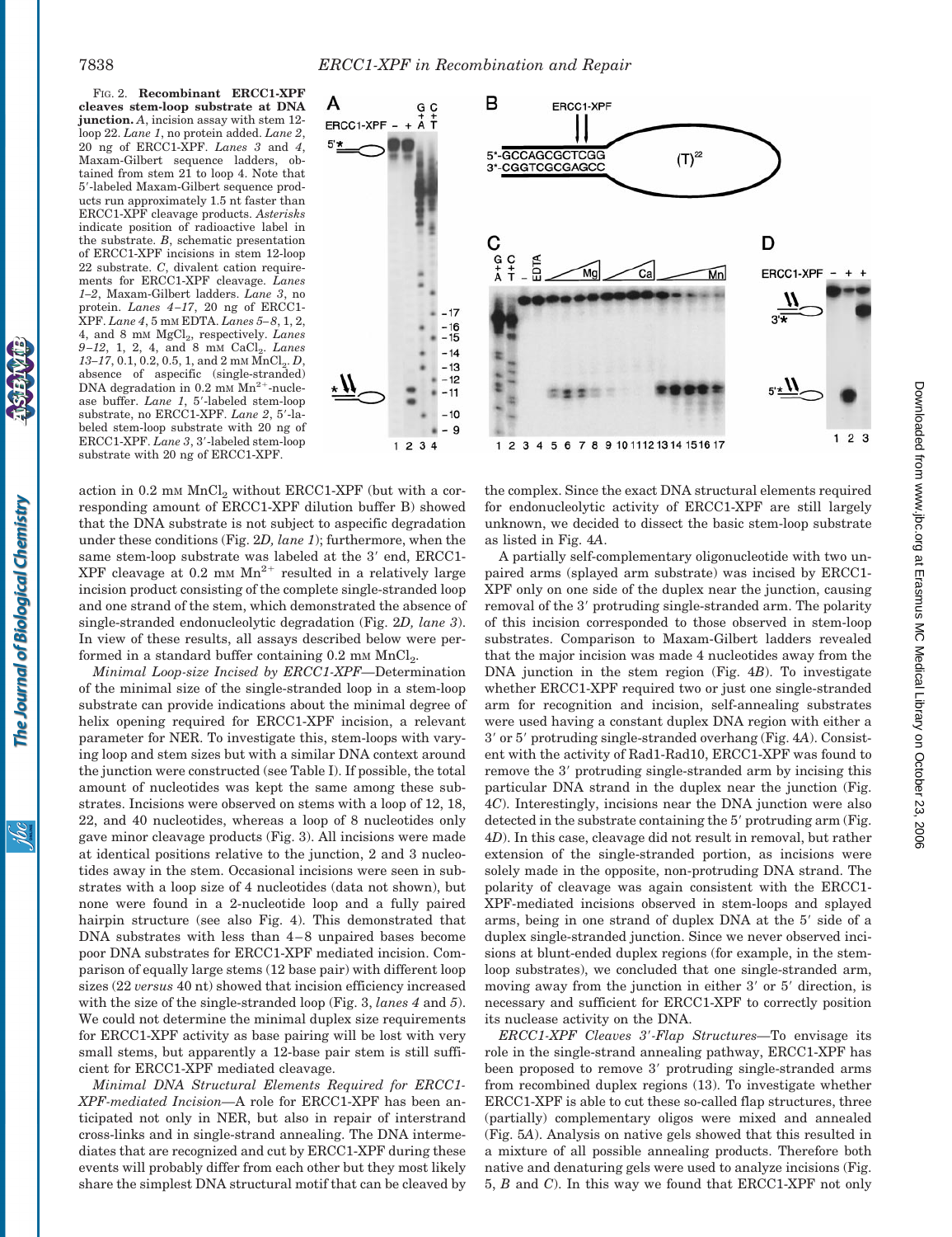TABLE I

*Artificial DNA substrates*

Nucleotides denoted in small letter type were filled-in by DNA polymerase I Klenow fragment, optionally with radioactive labeled dNTPs. Sizes of duplex regions are in base pairs, sizes of loops and overhangs in nucleotides. For the 3'-flap and 5'-flap, the oligonucleotide composition is given. Underlined sequences in F32 and F30 represent unpaired protruding arms.

| stem21-loop4    | 5'-TCCTGGGTCGCCAGCGCTCGG(T) <sub>4</sub> CCGAGCGCTGGCGACCCAGGa-3'               |     |
|-----------------|---------------------------------------------------------------------------------|-----|
| stem19-loop8    | 5'-TCGGGTCGCCAGCGCTCGG(T) <sub>8</sub> CCGAGCGCTGGCGACCCGa-3'                   |     |
| stem17-loop12   | 5'-TGGTCGCCAGCGCTCGG(T) <sub>12</sub> CCGAGCGCTGGCGACCa-3'                      |     |
| stem14-loop18   | 5'-TCGCCAGCGCTCGG(T) <sub>18</sub> CCGAGCGCTGGCGa-3'                            |     |
| stem12-loop22   | 5'-GCCAGCGCTCGG(T)22CCGAGCGCtggc-3'                                             |     |
| stem12-loop40   | 5'-GCCAGCGCTCGG(T) <sub>40</sub> CCGAGCGCtggc-3'                                |     |
| splayed-arm     | 5'-(T)12GCCATCGCGAGTCC-GGACTCGCGATGGC(T)12-3'                                   |     |
| 5'-overhang     | 5'-(T) <sub>19</sub> GGCCGTGCTCTCCTGGATGTTCGAAAG-CTTTCGAACATCCAGGAGAGCACggcc-3' |     |
| 3'-overhang     | 5'-GGCCGTGCTCTCCTGGATGTTCGAAAG-CTTTCGAACATCCAGGAGAGCACGGCC(T) <sub>19</sub> -3' |     |
| F <sub>19</sub> | 5'-GCGATGCGGATCCAAGTCT-3'                                                       |     |
| F32             | 5'-GCGATGCGGATCCAAGTCTATTAGCGACAATG-3'                                          |     |
| F36             | 5-CCTAGACTTAAGAGGCCAGACTTGGATCCGCATCGC-3                                        | F36 |
| F17             | 5'-GGCCTCTTAAGTCTAGG-3'                                                         |     |
| F30             | 5'-GTAACAGCGATTAGGCCTCTTAAGTCTAGG-3'                                            | F36 |



FIG. 3. **Determination of the minimal single-stranded loop size.** *Lanes 1–5*, 20 ng of ERCC1-XPF added. *Lane 1*, stem 19-loop 8. *Lane 2*, stem 17-loop 12. *Lane 3*, stem 14-loop 18. *Lane 4*, stem 12-loop 22. *Lane 5*, stem 12-loop 40.

incised the splayed arm substrates present in the mixture, but also the proposed intermediate in single strand annealing, the flap structure, thereby removing the  $3'$  protruding singlestranded arm from the duplex region. Major incisions in both this splayed arm and flap substrate were made 7 and 8 nucleotides away from the junction (Fig. 5*D*). The flap substrate was cleaved less efficiently than the splayed arm substrate (Fig. 5*B*), which shows that ERCC1-XPF prefers two single-stranded rather than two duplex arms at a DNA junction. No release of a single-stranded arm protruding 5' from a flap substrate was observed, showing that also these substrates are recognized and cleaved with a defined polarity.

## DISCUSSION

*ERCC1-XPF Is a Structure-specific Endonuclease—*Structure-specific DNA nucleases have been implicated in a variety of DNA metabolizing processes, including replication, recombination, and repair (30). Recently, we showed that ERCC1-XPF purified from Chinese hamster cells specifically incised DNA at duplex single-stranded borders, hence defining it as a structure-specific endonuclease (6). Others, however, reported that ERCC1-XPF cleaved single-stranded DNA (31) and that RPA confered structure-specific endonuclease activity to ERCC1- XPF (11). Here we demonstrate that a recombinant ERCC1- XPF complex, highly purified from insect cells, makes incisions specifically near DNA junctions in stem-loops, splayed arms, flaps, and single-stranded overhanging DNA substrates. Incisions were found in the absence of other proteins, showing that this activity is intrinsic to ERCC1-XPF. No scissions were observed in the single-stranded DNA regions of our substrates. We would like to propose two possible explanations for the fact that we find intrinsic structure-specific endonucleolytic activity with purified ERCC1-XPF, whereas others do not. First, by using stretches of thymines rather than random sequences we think we have minimized the formation of secondary structure in the single-stranded DNA portions of the substrates. Well defined single-stranded character was shown to be an important parameter for optimal activity of structure-specific nucleases (8). Second, to detect incisions, optimized buffer conditions appeared to be crucial. Hardly any incisions were detectable when reactions were performed in the presence of 10 mm  $Mg^{2+}$ , whereas clear activity was observed with low  $Mg^{2+}$  (1–2 mM) and especially with low  $Mn^{2+}$  (0.2–1 mM) concentrations. Thus, our data firmly establish ERCC1-XPF, like its yeast homolog Rad1-Rad10 (22), as a protein complex with intrinsic structurespecific endonuclease activity. Concerning replication protein A, we found that the effect of RPA on ERCC1-XPF activity was strongly dependent on the DNA substrate used. Although RPA was never found to be required for confering structure-specific endonuclease activity to ERCC1-XPF, we did observe a stimulatory effect on the nuclease activity, specifically in those cases where ERCC1-XPF cleavage occurred in the strand opposite the one RPA was bound to. Conversely, RPA blocked incision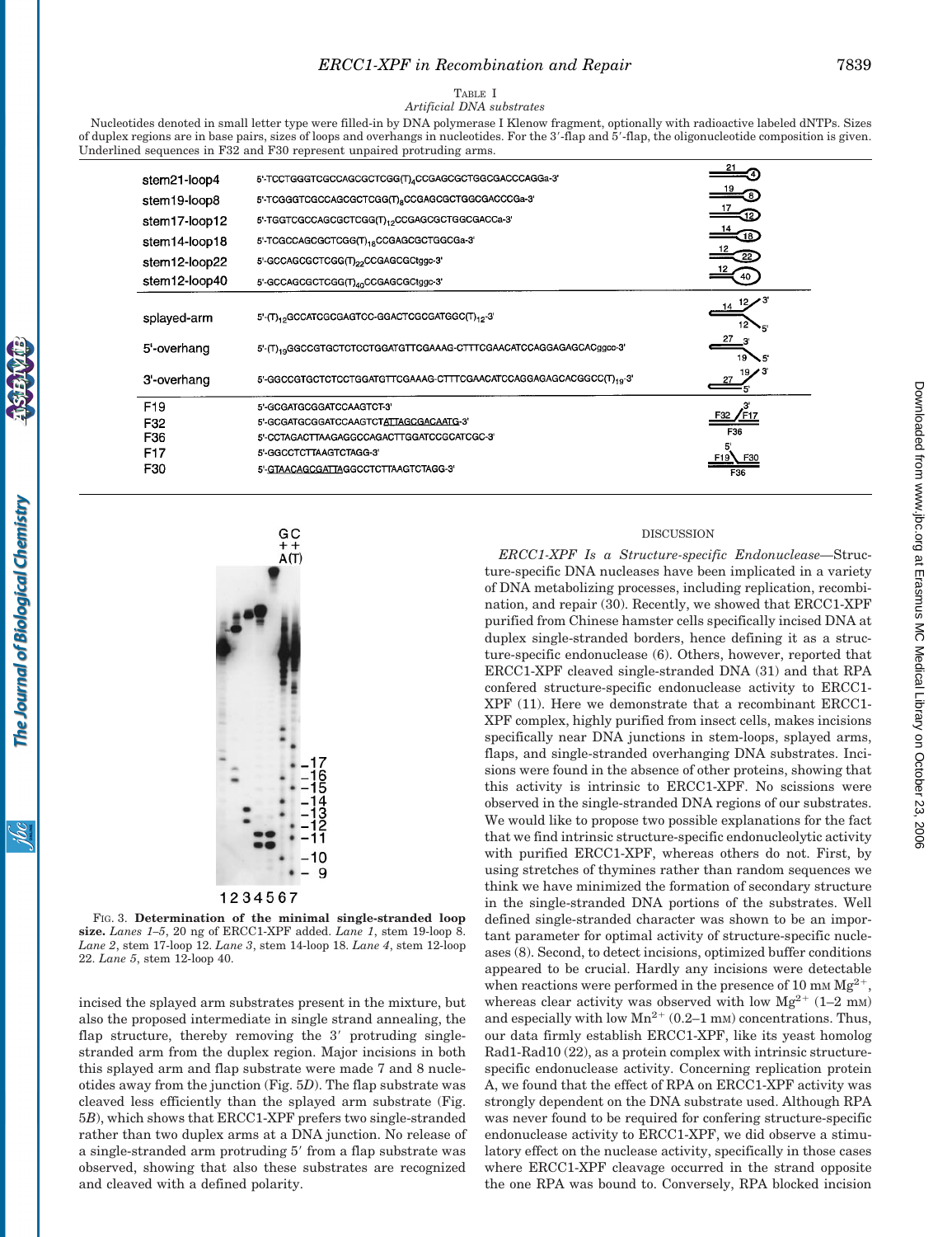

FIG. 4. **Minimal DNA structural elements required for ERCC1-XPF activity.** *A*, schematic presentation of "dissected" stem-loop substrate. *B*, splayed arm substrate, 5' radiolabeled. *C*, 3'-overhang substrate, 5' radiolabeled. *D*, 5'-overhang substrate, 3' radiolabeled. For each panel (*B-D*): *lane 1*, no protein added. *Lane 2*, 20 ng of ERCC1-XPF. *Lanes 3* and *4*, Maxam-Gilbert ladders of corresponding substrate; counting starts at junction (note that in *C*, the 3'-overhang substrate, separation of Maxam-Gilbert ladders is insufficient to exactly determine cleavage positions).

activities that were directed to the same strand it was bound to. Details on this intricate cross-talk between RPA and ERCC1- XPF will be published elsewhere.

*Comparison with Other Structure-specific Nucleases—*An extensively studied family of structure-specific nucleases is the FEN-1 family. Its members, which include the repair proteins Rad2 in *S. cerevisiae* and mammalian XPG, share three large stretches of homologous amino acids with FEN-1 (20). Like ERCC1-XPF, these enzymes cleave branched DNA structures, but they do this at the opposite side of the junction, where the single-stranded DNA is moving away in a  $3'$  to  $5'$  direction  $(7, 9)$ 19). Consistent with this cleavage polarity, XPG has been shown to make the  $3'$  incision during NER (7). Although FEN-1 and XPG act similarly on certain DNA structures (flaps, splayed arms), distinct activities on other DNA substrates hint at their different activities in the cell. For example, FEN-1 prefers flap substrates and does not cleave bubble substrates nor other substrates with a closed loop, which probably reflects the requirement of free single-stranded DNA ends for FEN-1 DNA-binding (19, 32). Also, no FEN-1 incisions were observed in substrates containing one single-stranded overhang, showing that FEN-1 only cleaves certain types of single-stranded duplex DNA junctions. A functional relevance for FEN-1-mediated incisions was recently provided with the finding that completion of a subpathway of DNA base excision repair *in vitro* requires FEN-1-dependent removal of splayed arm intermediates; XPG could not substitute for FEN-1 in this reaction  $(18)$ 

As the engagement of ERCC1-XPF in recombinational events is still poorly understood, it is of particular importance to define the DNA substrate specificity of this protein complex. On the amino acid sequence level, ERCC1 shares a relatively small region of homology with FEN-1 and XPG, encompassing a helix-hairpin-helix motif. This motif, present twice in ERCC1, has been implicated in non-sequence-specific DNA binding (25). Functionally, the ERCC1-XPF complex is most



Downloaded from www.jbc.org at Erasmus MC Medical Library on October 23, 2006

at Erasmus MC Medical Library on October 23, 2006 [www.jbc.or](http://www.jbc.org)g Downloaded from

FIG. 5. **ERCC1-XPF cleaves 3**\***-flap substrates.** *A*, denaturing PAGE analysis of 3'-flap incisions. *B*, native PAGE analysis of 3'-flap incisions. For *A* and *B*: *lane 1*, 3'-flap, F17 radiolabeled, no protein. Lane 2, 3'-flap, F17 labeled, 20 ng of ERCC1-XPF. *Lane 3*, 3'-flap, F32-labeled, no protein. *Lane 4*, 3'-flap, F32 labeled, 20 ng of ERCC1-XPF. *Lane 5*, splayed arm, F32 labeled, no protein. *Lane 6*, splayed arm, F32 labeled, 20 ng of ERCC1-XPF. Note that especially splayed arm substrate shows a heterogeneous migration pattern on native PAGE (*B*, *lanes 3* and *5*). *C*, determination of exact cleavage positions. *Lanes 1* and *2*, Maxam-Gilbert ladders of F32. *Lane 3*, ERCC1-XPF cleavage pattern of 3'-flap, F32 radiolabeled. *D*, schematic presentation of ERCC1-XPF incisions in 3'-flap substrates.

<u>isi</u>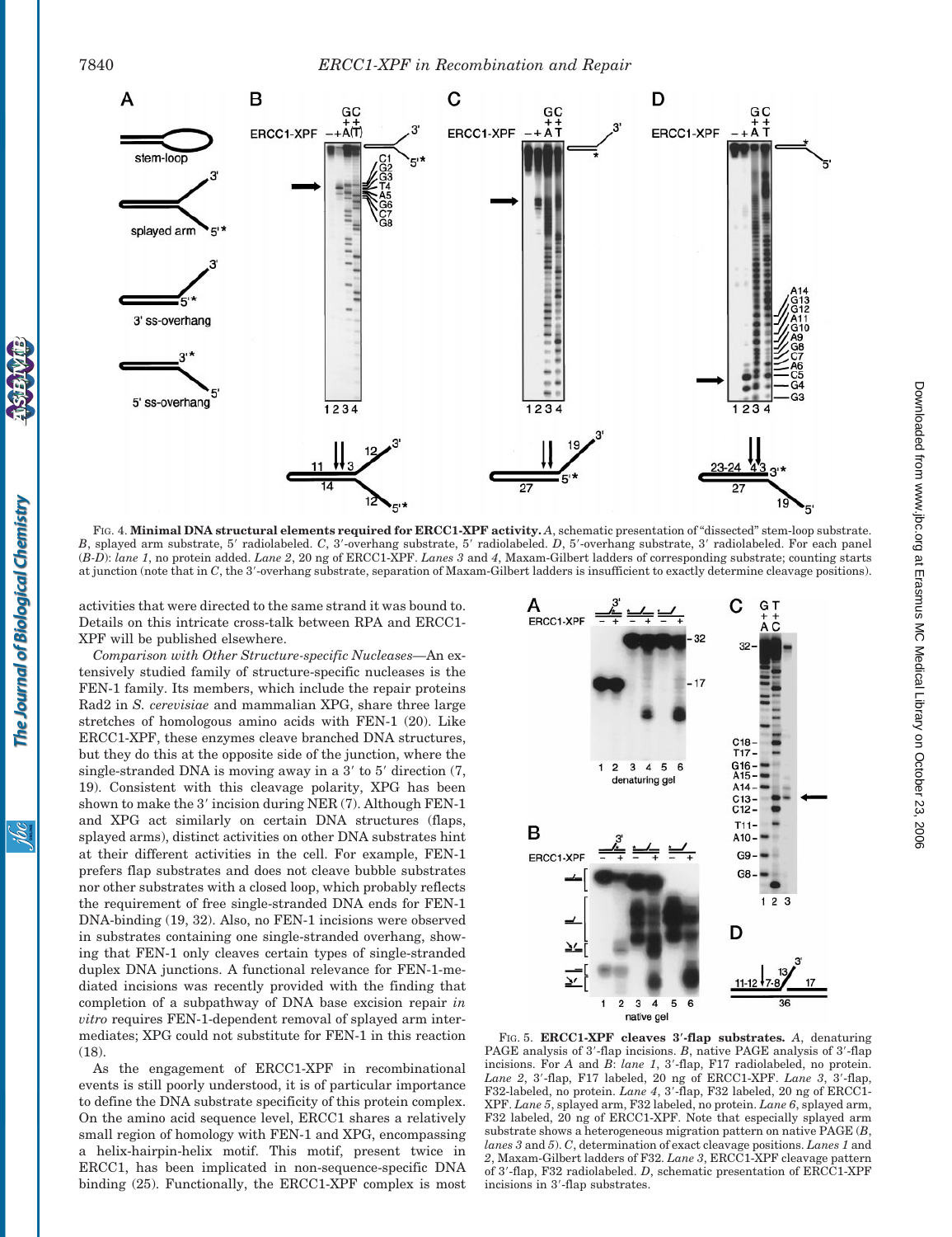readily compared with XPG. Like XPG, and perhaps expected from its involvement in NER, ERCC1-XPF efficiently cuts bubble substrates (6) and stem-loops, demonstrating that these NER nucleases do not require free single-stranded DNA ends for their activities. We found that ERCC1-XPF incises splayed arms and flaps, thereby cleaving off the 3' protruding singlestranded arm in each case. ERCC1-XPF incisions were also observed in substrates with a  $3'$  or a  $5'$  overhanging arm only, resulting in removal or extension of the single-stranded portion, respectively. In contrast to FEN-1, we found that also XPG incised these substrates, and in agreement with its reported cleavage polarity, this caused extension of the 3' arm and removal of the 5' arm, respectively (data not shown). Apparently, contribution of DNA breathing in these cases is limited and the observed incision activities of ERCC1-XPF and XPG are specific for these overhanging substrates, as we could not detect comparable incisions at the blunt-ended duplex DNA of, for example, stem-loop substrates. Thus, a junction with one single-stranded arm, branching away from duplex DNA either in the  $3'$  or the  $5'$  direction, is necessary and sufficient for correct positioning of incisions by ERCC1-XPF and XPG. We postulate that in *S. cerevisiae*, the same will hold for Rad2 and Rad1-Rad10. The latter complex was previously shown to cut branched DNA substrates  $(22)$ , but an activity on  $5'$  overhanging substrates has not been reported yet. Intriguingly, Rad10 lacks the helix-hairpin-helix motif that ERCC1 shares with other structure-specific nucleases. As the substrate specificities of ERCC1-XPF and Rad1-Rad10 appear to be similar, either this motif is not absolutely required for structure-specific nuclease activity, or alternatively, it is cryptically present elsewhere in the Rad1-Rad10 complex.

*Incision Position Partially Depends on DNA Sequence—*Running Maxam-Gilbert sequence ladders along our assays allowed a detailed analysis of the cleavage patterns. ERCC1- XPF-mediated incisions always occurred in the duplex some nucleotides away from the junction, varying from 2 to 3 nucleotides in stem-loop substrates, to 7–8 nucleotides in the case of the flap substrate. Given the fact that the DNA sequence around the junction was identical for the different stem-loop substrates, the observation that changing the structural properties by altering loop and stem sizes did not affect the cleavage pattern, may indicate that the site of cleavage is to some extent sequence-dependent. In support of this notion, the splayed arm and the flap substrates, composed of the same oligonucleotides, were also cleaved at identical positions (see Fig. 5). A splayed arm substrate with a different sequence composition around the junction was cleaved at 3 nt, rather than 7–8 nt, away from the junction (see Fig. 4). In all these cases, the major incisions were made at the  $3'$  side of a pyrimidine residue, suggesting that ERCC1-XPF prefers to cleave at cytosines and thymines. Two major incisions were observed with the 5' overhanging substrate, one at a pyrimidine and the other at a purine residue. Whether the latter incision shows that the suggested pyrimidine preference is less strict in substrates with one single-stranded arm only or that this preference is based on coincidence, remains to be investigated.

*ERCC1-XPF in Nucleotide Excision Repair—*During NER, the two incisions around the lesion are made in a near synchronous manner. Several reports suggest that they occur in an ordered fashion, with most likely the 3' (XPG-mediated) incision being made prior to the 5' (ERCC1-XPF-mediated) incision (3, 33, 34). Depending on the type of lesion, XPG incisions have been found 2–9 nucleotides away from the lesion, whereas ERCC1-XPF cuts appear 15–24 nucleotides away on the opposite side of the lesion (3, 33, 35). The positions of these incisions correspond to the borders of the open DNA complex, which is

formed during NER and spans approximately 25 nucleotides across the lesion (8). The question why such a relatively large region is unwound and excised is still unanswered, but one possibility could be that the size of the open complex reflects the minimal amount of unwinding required for XPG and ERCC1-XPF cutting activity. We found, however, that ERCC1- XPF incised substrates with loops as small as 4–8 nucleotides. Also XPG was previously shown to require only 5–10 unpaired nucleotides for efficient cleavage (8). Therefore, most likely other repair factors determine the actual size of the excised patch and they may do so by positioning the nucleases onto the borders of the unwound DNA intermediate. For ERCC1-XPF, two obvious candidates are the lesion-recognizing protein XPA and the single-stranded binding protein RPA, which both interact with this nuclease complex  $(9-12)$ . The fact that the size of the patch (24–32 nt) strongly correlates to the length of the optimal single-stranded binding region of RPA (30 nt) (36) also suggests an important role of RPA in positioning the NER incisions.

*ERCC1-XPF in Recombinational Pathways—*ERCC1-XPF and its homologs have been implicated in such diverse processes as mating type switching in *Schizosaccharomyces pombe* (37) and DNA interstrand cross-link repair in mammals. It has been suggested that common recombinational mechanisms underly these processes. Direct evidence for a role of ERCC1-XPF in recombination comes from studies in *S. cerevisiae*, where it was shown that strains defective in Rad1 or Rad10 failed to complete recombination between direct DNA repeats, presumably due to their inability to remove nonhomologous DNA from the 3' ends of recombined DNA intermediates (13). Here we tested directly whether ERCC1-XPF was able to remove protruding DNA sequences from duplex regions and found that the complex, like Rad1-Rad10, can indeed cut flap substrates with single-stranded arms protruding in the 3' direction. The relevance of investigating the role of ERCC1-XPF in processes other than NER becomes most apparent from studies on ERCC1-deficient mice. On top of the classic NER-deficient phenotype observed with XPA-, as well as XPC-knock-out mice, characterized most profoundly by photosensitivity and predisposition to UV-induced skin cancer, ERCC1-deficient mice suffer from liver, spleen, and kidney abnormalities, developmental delay, reduced life span, and signs of premature senescence (28, 38). Accumulation of endogenously generated interstrand cross-links has been proposed to underly these non-NER-specific clinical manifestations (28). Whether flap structures are intermediates in, for example, interstrand cross-link repair remains to be shown, but the DNA substrate specificity described in this paper will allow a more direct search for the role of ERCC1-XPF in recombinational events.

*Acknowledgments—*We thank the members of our laboratory for advice and reagents: Suzanne Rademakers for performing the microinjection experiments, Eric Weterings for purifying ERCC1-XPF from *E. coli*, Anja Raams for preparation of cell extracts, Geert Weeda and Jan de Wit for providing ERCC1-deficient MEFs, Mirko Kuit for help with illustrations, and Dirk Bootsma for stimulating interest. We also thank Richard D. Wood and Maureen Biggerstaff (Imperial Cancer Research Fund, Clare Hall Laboratories, UK) for useful discussions and help with the initial part of this project.

#### REFERENCES

- 1. Friedberg, E. C., Walker G. C., and Siede, W. (1985) *DNA Repair and Mutagenesis*, ASM Press, Washington, D. C.
- 2. Huang, J. C., Svoboda, D. L., Reardon, J. T., and Sancar, A. (1992) *Proc. Natl. Acad. Sci. U. S. A.* **89,** 3664–3668
- 3. Moggs, J. G., Yarema, K. J., Essigmann, J. M., and Wood, R. D. (1996) *J. Biol. Chem.* **271,** 7177–7186
- 4. Aboussekhra, A., Biggerstaff, M., Shivji, M. K. K., Vilpo, J. A., Moncollin, V., Podust, V. N., Protic, M., Hubscher, U., Egly, J.-M., and Wood, R. D. (1995) *Cell* **80,** 859–868
- 5. Mu, D., Park, C.-H., Matsunaga, T., Hsu, D. S., Reardon, J. T., and Sancar, A. (1995) *J. Biol. Chem.* **270,** 2415–2418

ibc